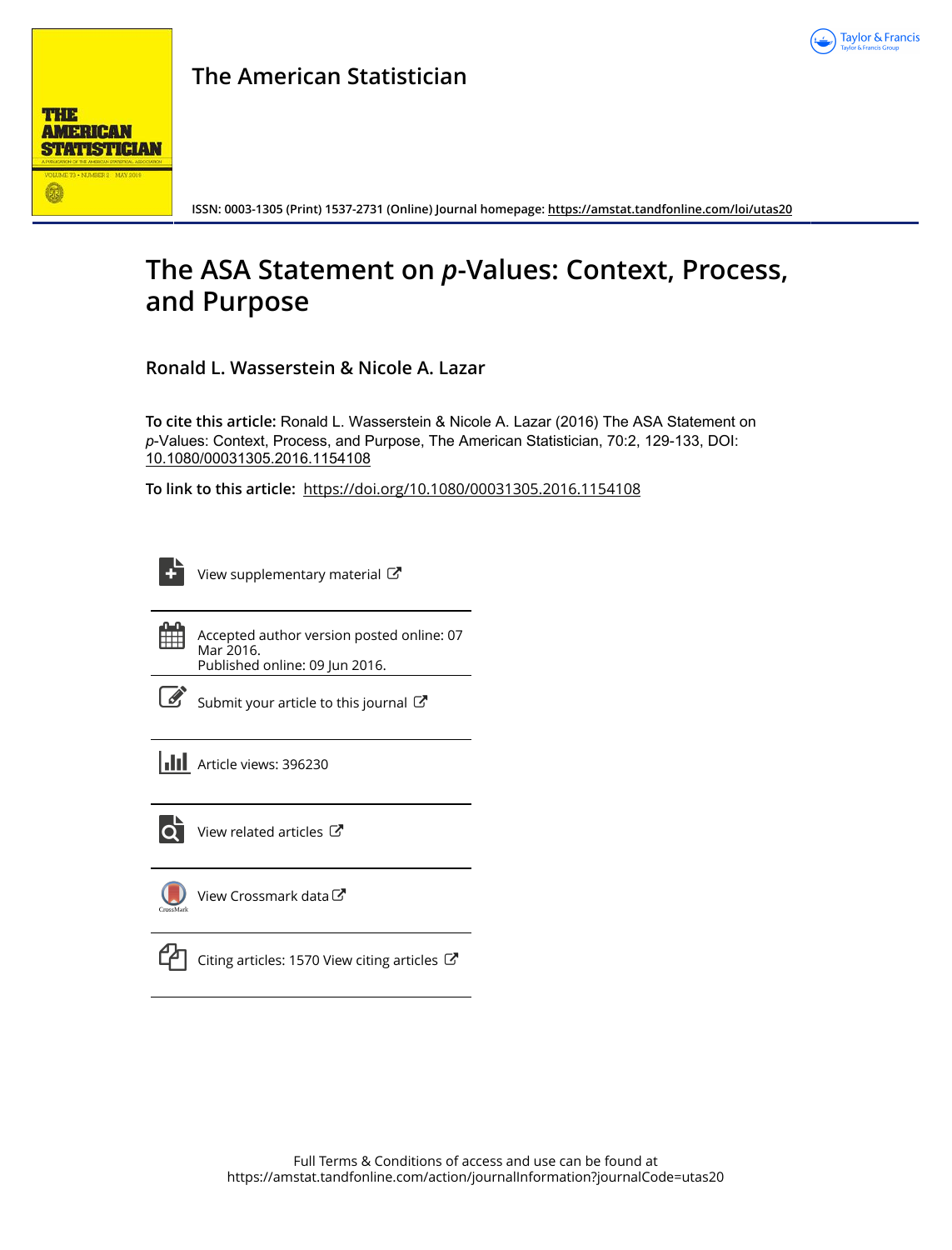<span id="page-1-0"></span>

# EDITORIAL

# **The ASA's Statement on** *p***-Values: Context, Process, and Purpose**

In February 2014, George Cobb, Professor Emeritus of Mathematics and Statistics at Mount Holyoke College, posed these questions to an ASA discussion forum:

- Q: Why do so many colleges and grad schools teach  $p = 0.05$ ?
- A: Because that's still what the scientific community and journal
- editors use.
- Q: Why do so many people still use  $p = 0.05$ ?
- A: Because that's what they were taught in college or grad school.

Cobb's concern was a long-worrisome circularity in the sociology of science based on the use of bright lines such as *p <* 0.05: "We teach it because it's what we do; we do it because it's what we teach." This concern was brought to the attention of the ASA Board.

<span id="page-1-8"></span><span id="page-1-7"></span><span id="page-1-6"></span>The ASA Board was also stimulated by highly visible discussions over the last few years. For example, ScienceNews (Siegfried [2010\)](#page-3-0) wrote: "It's science's dirtiest secret: The 'scientific method' of testing hypotheses by statistical analysis stands on a flimsy foundation." A November 2013, article in Phys.org Science News Wire [\(2013\)](#page-2-0) cited "numerous deep flaws" in null hypothesis significance testing. A ScienceNews article (Siegfried [2014\)](#page-3-1) on February 7, 2014, said "statistical techniques for testing hypotheses ... have more flaws than Facebook's privacy policies." A week later, statistician and "Simply Statistics" blogger Jeff Leek responded. "The problem is not that people use P-values poorly," Leek wrote, "it is that the vast majority of data analysis is not performed by people properly trained to perform data analysis" (Leek [2014\)](#page-2-1). That same week, statistician and science writer Regina Nuzzo published an article in *Nature* entitled "Scientific Method: Statistical Errors" (Nuzzo [2014\)](#page-2-2). That article is now one of the most highly viewed *Nature* articles, as reported by altmetric.com (*[http://www.altmetric.com/details/2115792#score](http://www.altmetric.com/details/2115792\043score)*).

<span id="page-1-2"></span>Of course, it was not simply a matter of responding to some articles in print. The statistical community has been deeply concerned about issues of *reproducibility* and *replicability* of scientific conclusions. Without getting into definitions and distinctions of these terms, we observe that much confusion and even doubt about the validity of science is arising. Such doubt can lead to radical choices, such as the one taken by the editors of *Basic and Applied Social Psychology*, who decided to ban *p*-values (null hypothesis significance testing) (Trafimow and Marks [2015\)](#page-3-2). Misunderstanding or misuse of statistical inference is only one cause of the "reproducibility crisis" (Peng [2015\)](#page-2-3), but to our community, it is an important one.

When the ASA Board decided to take up the challenge of developing a policy statement on *p*-values and statistical significance, it did so recognizing this was not a lightly taken step. The ASA has not previously taken positions on specific matters of statistical practice. The closest the association has come to this is a statement on the use of value-added models (VAM) for educational assessment (Morganstein and Wasserstein

<span id="page-1-3"></span>[2014\)](#page-2-4) and a statement on risk-limiting post-election audits (American Statistical Association [2010\)](#page-2-5). However, these were truly policy-related statements. The VAM statement addressed a key educational policy issue, acknowledging the complexity of the issues involved, citing limitations of VAMs as effective performance models, and urging that they be developed and interpreted with the involvement of statisticians. The statement on election auditing was also in response to a major but specific policy issue (close elections in 2008), and said that statistically based election audits should become a routine part of election processes.

By contrast, the Board envisioned that the ASA statement on *p*-values and statistical significance would shed light on an aspect of our field that is too often misunderstood and misused in the broader research community, and, in the process, provides the community a service. The intended audience would be researchers, practitioners, and science writers who are not primarily statisticians. Thus, this statement would be quite different from anything previously attempted.

The Board tasked Wasserstein with assembling a group of experts representing a wide variety of points of view. On behalf of the Board, he reached out to more than two dozen such people, all of whom said they would be happy to be involved. Several expressed doubt about whether agreement could be reached, but those who did said, in effect, that if there was going to be a discussion, they wanted to be involved.

Over the course of many months, group members discussed what format the statement should take, tried to more concretely visualize the audience for the statement, and began to find points of agreement. That turned out to be relatively easy to do, but it was just as easy to find points of intense disagreement.

<span id="page-1-4"></span>The time came for the group to sit down together to hash out these points, and so in October 2015, 20 members of the group met at the ASA Office in Alexandria, Virginia. The 2-day meeting was facilitated by Regina Nuzzo, and by the end of the meeting, a good set of points around which the statement could be built was developed.

<span id="page-1-9"></span>The next 3 months saw multiple drafts of the statement, reviewed by group members, by Board members (in a lengthy discussion at the November 2015 ASA Board meeting), and by members of the target audience. Finally, on January 29, 2016, the Executive Committee of the ASA approved the statement.

<span id="page-1-5"></span><span id="page-1-1"></span>The statement development process was lengthier and more controversial than anticipated. For example, there was considerable discussion about how best to address the issue of multiple *potential* comparisons (Gelman and Loken [2014\)](#page-2-6). We debated at some length the issues behind the words "a *p*-value near 0.05 taken by itself offers only weak evidence against the null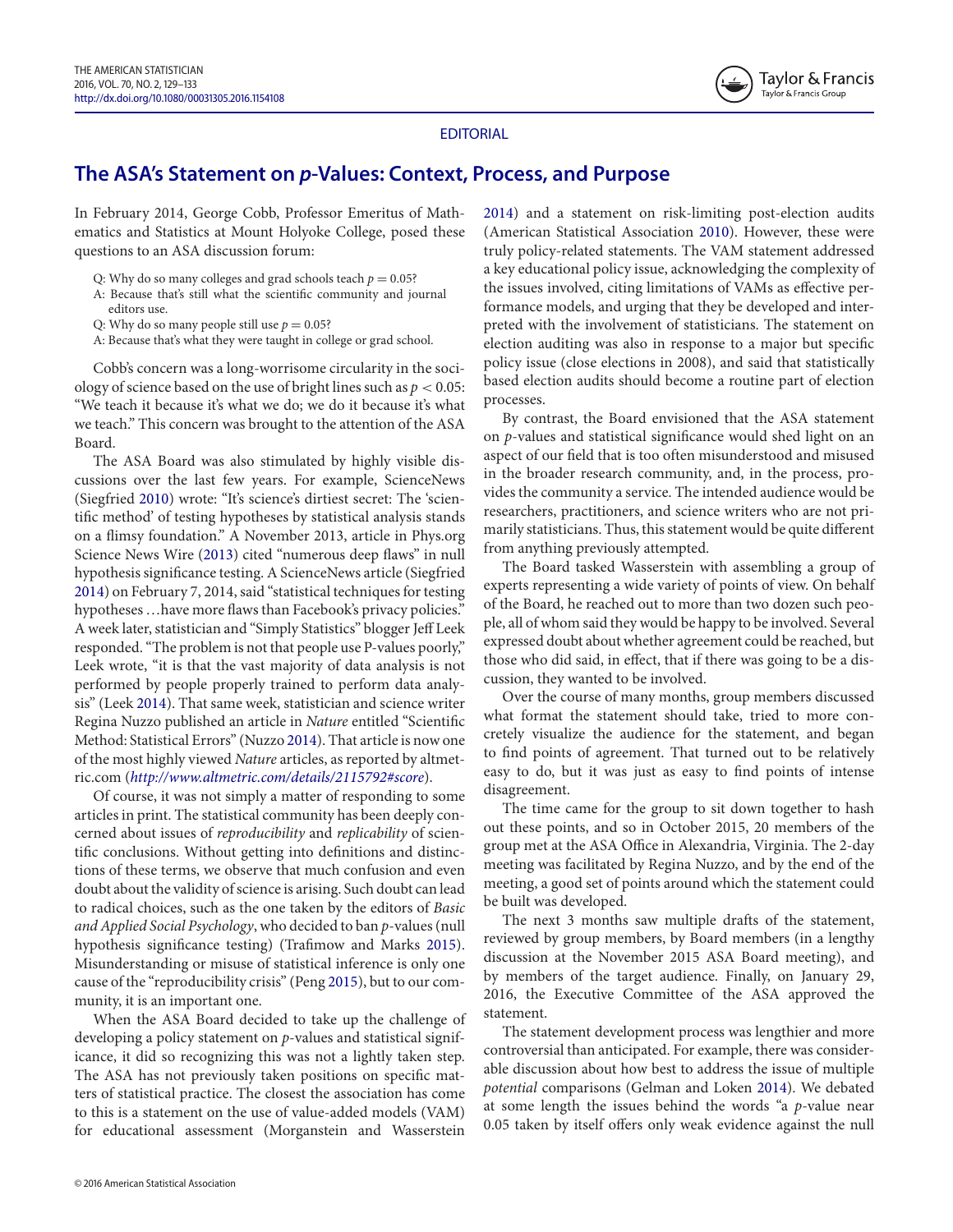hypothesis" (Johnson [2013\)](#page-2-7). There were differing perspectives about how to characterize various alternatives to the *p*-value and in how much detail to address them. To keep the statement reasonably simple, we did not address alternative hypotheses, error types, or power (among other things), and not everyone agreed with that approach.

As the end of the statement development process neared, Wasserstein contacted Lazar and asked if the policy statement might be appropriate for publication in *The American Statistician* (*TAS*). After consideration, Lazar decided that *TAS* would provide a good platform to reach a broad and general statistical readership. Together, we decided that the addition of an online discussion would heighten the interest level for the *TAS* audience, giving an opportunity to reflect the aforementioned controversy.

To that end, a group of discussants was contacted to provide comments on the statement. You can read their statements in the online supplement, and a guide to those statements appears at the end of this editorial. We thank Naomi Altman, Douglas Altman, Daniel J. Benjamin, Yoav Benjamini, Jim Berger, Don Berry, John Carlin, George Cobb, Andrew Gelman, Steve Goodman, Sander Greenland, John Ioannidis, Joseph Horowitz, Valen Johnson, Michael Lavine, Michael Lew, Rod Little, Deborah Mayo, Michele Millar, Charles Poole, Ken Rothman, Stephen Senn, Dalene Stangl, Philip Stark and Steve Ziliak for sharing their insightful perspectives.

Of special note is the following article, which is a significant contribution to the literature about *p*-values and statistical significance.

Greenland, S., Senn, S.J., Rothman, K.J., Carlin, J.B., Poole, C., Goodman, S.N. and Altman, D.G.: "Statistical Tests, *P*-values, Confidence Intervals, and Power: A Guide to Misinterpretations."

Though there was disagreement on exactly what the statement should say, there was high agreement that the ASA should be speaking out about these matters.

Let us be clear. Nothing in the ASA statement is new. Statisticians and others have been sounding the alarm about these matters for decades, to little avail. We hoped that a statement from the world's largest professional association of statisticians would open a fresh discussion and draw renewed and vigorous attention to changing the practice of science with regards to the use of statistical inference.

# **Guide to the Online Supplemental Material to the ASA Statement on** *P***-Values and Statistical Significance**

Many of the participants in the development of the ASA statement contributed commentary about the statement or matters related to it. Their comments are posted as online supplements to the statement. We provide here a list of the supplemental articles.

# **Supplemental Material to the ASA Statement on** *P***-Values and Statistical Significance**

- *Altman, Naomi*: Ideas from multiple testing of high dimensional data provide insights about reproducibility and false discovery rates of hypothesis supported by *p*-values

- *Benjamin, Daniel J, and Berger, James O:* A simple alternative to *p*-values<br>• Benjamini, Yoav: It's not the *p*-values' fault
- 
- *Benjamini, Yoav:* It's not the *<sup>p</sup>*-values' fault *Berry, Donald A: P*-values are not what they're cracked up to be
- *Carlin, John B:* Comment: Is reform possible without a paradigm shift?
- *Cobb, George:* ASA statement on p-values: Two consequences we can hope for
- *Gelman, Andrew:* The problems with *p*-values are not just
- with *p*-values<br>Goodman, Steven N: The next questions: Who, what, when, where, and why?
- *Greenland, Sander:* The ASA guidelines and null bias in current teaching and practice
- *Ioannidis, John P.A.:* Fit-for-purpose inferential methods: abandoning/changing *P*-values versus abandoning/changing research
- *Johnson, Valen E.:* Comments on the "ASA Statement on Statistical Significance and *P*-values" and marginally significant *p*-values<br>
• Lavine, Michael, and Horowitz, Joseph: Comment
- 
- *Lavine, Michael, and Horowitz, Joseph:* Comment *Lew, Michael J:* Three inferential questions, two types of *P*-value<br>*• Little, Roderick J: Discussion*
- 
- **Little, Roderick J: Discussion<br>•** *Mayo, Deborah G***: Don't throw out the error control baby** with the bad statistics bathwater
- *Millar, Michele:* ASA statement on *p*-values: some implications for education
- *Rothman, Kenneth J:* Disengaging from statistical significance
- Senn, Stephen: Are *P*-Values the Problem?<br>Stangl, Dalene: Comment
- 
- *Stangl, Dalene: Comment*<br>• *Stark, P.B.: The value of p-values*
- *Stark, P.B.:* The value of *<sup>p</sup>*-values *Ziliak, Stephen T:* The significance of the ASA statement on statistical significance and *p*-values

## **References**

- <span id="page-2-5"></span>American Statistical Association (2010), "ASA Statement on Risk-[Limiting Post Election Audits." Available at](http://www.amstat.org/policy/pdfs/Risk-Limiting_Endorsement.pdf) *http://www.amstat.org/ policy/pdfs/Risk-Limiting\_Endorsement.pdf*. [\[129\]](#page-1-0)
- <span id="page-2-6"></span>Gelman, A., and Loken, E. (2014), "The Statistical Crisis in Science [online]," *American Scientist*, 102. Available at *http://www.american[scientist.org/issues/feature/2014/6/the-statistical-crisis-in-science](http://www.americanscientist.org/issues/feature/2014/6/the-statistical-crisis-in-science)*. [\[129\]](#page-1-1)
- <span id="page-2-7"></span>Johnson, V. E. (2013), "Uniformly Most Powerful Bayesian Tests," *Annals of Statistics*, 41, 1716–1741. [130]
- <span id="page-2-1"></span>Leek, J. (2014), "On the Scalability of Statistical Procedures: Why the *p*-Value Bashers Just Don't Get It," Simply Statistics Blog, Available at *[http://simplystatistics.org/2014/02/14/on-the-scalability-of-statistical](http://simplystatistics.org/2014/02/14/on-the-scalability-of-statistical-procedures-why-the-p-value-bashers-just-dont-get-it/)procedures-why-the-p-value-bashers-just-dont-get-it/*. [\[129\]](#page-1-2)
- <span id="page-2-4"></span>Morganstein, D., and Wasserstein, R. (2014), "ASA Statement on Value-Added Models," *Statistics and Public Policy*, 1, 108–110. Available at *<http://amstat.tandfonline.com/doi/full/10.1080/2330443X.2014.956906>*. [\[129\]](#page-1-3)
- <span id="page-2-2"></span>Nuzzo, R. (2014), "Scientific Method: Statistical Errors," *Nature*, 506, 150–152. Available at *[http://www.nature.com/news/scientific-method](http://www.nature.com/news/scientific-method-statistical-errors-1.14700)statistical-errors-1.14700*. [\[129\]](#page-1-4)
- <span id="page-2-3"></span>Peng, R. (2015), "The Reproducibility Crisis in Science: A Statistical Counterattack," *Significance*, 12, 30–32. [\[129\]](#page-1-5)
- <span id="page-2-0"></span>Phys.org Science News Wire (2013), "The Problem With *p* Values: How Significant are They, Really?" Available at *[http://phys.org/wire-news/](http://phys.org/wire-news/145707973/the-problem-with-p-values-how-significant-are-they-really.html)*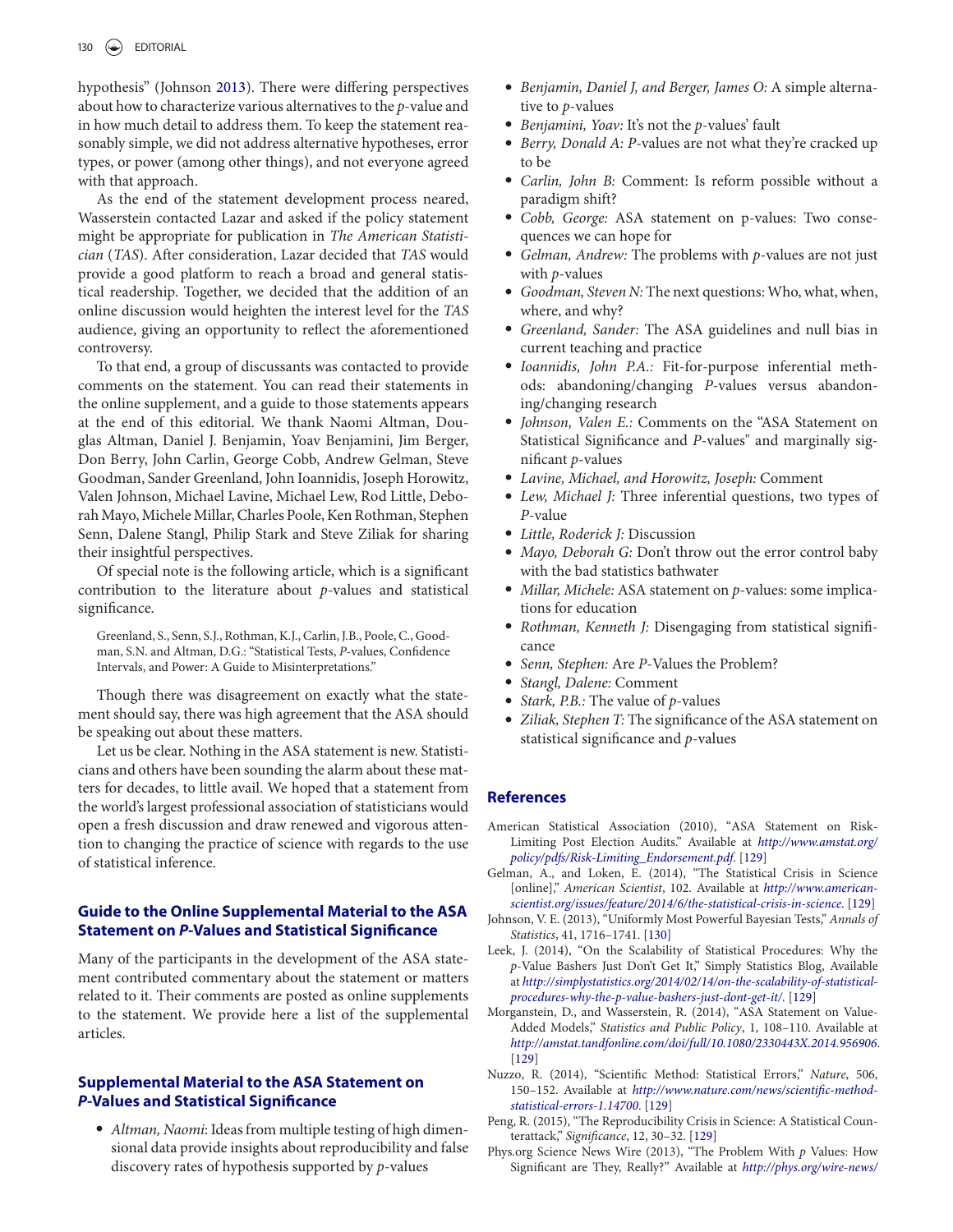*[145707973/the-problem-with-p-values-how-significant-are-they-really.](http://phys.org/wire-news/145707973/the-problem-with-p-values-how-significant-are-they-really.html) html*. [\[129\]](#page-1-6)

- <span id="page-3-0"></span>Siegfried, T. (2010), "Odds Are, It's Wrong: Science Fails to Face the Shortcomings of Statistics," *Science News*, 177, 26. Available at *https:// [www.sciencenews.org/article/odds-are-its-wrong](https://www.sciencenews.org/article/odds-are-its-wrong)*. [\[129\]](#page-1-7)
- <span id="page-3-1"></span>Siegfried, T. (2014), "To Make Science Better, Watch out for Statistical Flaws," *Science News Context Blog*, February 7, 2014. Available at *[https://www.sciencenews.org/blog/context/make-science-better](https://www.sciencenews.org/blog/context/make-science-better-watch-out-statistical-flaws)watch-out-statistical-flaws*. [\[129\]](#page-1-8)

# **ASA Statement on Statistical Significance and** *P***-Values**

# **1. Introduction**

Increased quantification of scientific research and a proliferation of large, complex datasets in recent years have expanded the scope of applications of statistical methods. This has created new avenues for scientific progress, but it also brings concerns about conclusions drawn from research data. The validity of scientific conclusions, including their reproducibility, depends on more than the statistical methods themselves. Appropriately chosen techniques, properly conducted analyses and correct interpretation of statistical results also play a key role in ensuring that conclusions are sound and that uncertainty surrounding them is represented properly.

Underpinning many published scientific conclusions is the concept of "statistical significance," typically assessed with an index called the *p*-value. While the *p*-value can be a useful statistical measure, it is commonly misused and misinterpreted. This has led to some scientific journals discouraging the use of *p*-values, and some scientists and statisticians recommending their abandonment, with some arguments essentially unchanged since *p*-values were first introduced.

In this context, the American Statistical Association (ASA) believes that the scientific community could benefit from a formal statement clarifying several widely agreed upon principles underlying the proper use and interpretation of the *p*-value. The issues touched on here affect not only research, but research funding, journal practices, career advancement, scientific education, public policy, journalism, and law. This statement does not seek to resolve all the issues relating to sound statistical practice, nor to settle foundational controversies. Rather, the statement articulates in nontechnical terms a few select principles that could improve the conduct or interpretation of quantitative science, according to widespread consensus in the statistical community.

#### **2. What is a** *p***-Value?**

Informally, a *p*-value is the probability under a specified statistical model that a statistical summary of the data (e.g., the sample mean difference between two compared groups) would be equal to or more extreme than its observed value.

#### **3. Principles**

1. *P***-values can indicate how incompatible the data are with a specified statistical model.**

A *p*-value provides one approach to summarizing the incompatibility between a particular set of data and <span id="page-3-2"></span>Trafimow, D., and Marks, M. (2015), "Editorial," *Basic and Applied Social Psychology* 37, 1–2. [\[129\]](#page-1-9)

Ronald L. Wasserstein and Nicole A. Lazar *[ron@amstat.org](mailto:ron@amstat.org) American Statistical Association, 732 North Washington Street, Alexandria, VA 22314-1943.*

a proposed model for the data. The most common context is a model, constructed under a set of assumptions, together with a so-called "null hypothesis." Often the null hypothesis postulates the absence of an effect, such as no difference between two groups, or the absence of a relationship between a factor and an outcome. The smaller the *p*-value, the greater the statistical incompatibility of the data with the null hypothesis, if the underlying assumptions used to calculate the *p*-value hold. This incompatibility can be interpreted as casting doubt on or providing evidence against the null hypothesis or the underlying assumptions.

2. *P***-values do not measure the probability that the studied hypothesis is true, or the probability that the data were produced by random chance alone.**

Researchers often wish to turn a *p*-value into a statement about the truth of a null hypothesis, or about the probability that random chance produced the observed data. The *p*-value is neither. It is a statement about data in relation to a specified hypothetical explanation, and is not a statement about the explanation itself.

3. **Scientific conclusions and business or policy decisions should not be based only on whether a** *p***-value passes a specific threshold.**

Practices that reduce data analysis or scientific inference to mechanical "bright-line" rules (such as "*p <* 0.05") for justifying scientific claims or conclusions can lead to erroneous beliefs and poor decision making. A conclusion does not immediately become "true" on one side of the divide and "false" on the other. Researchers should bring many contextual factors into play to derive scientific inferences, including the design of a study, the quality of the measurements, the external evidence for the phenomenon under study, and the validity of assumptions that underlie the data analysis. Pragmatic considerations often require binary, "yes-no" decisions, but this does not mean that *p*-values alone can ensure that a decision is correct or incorrect. The widespread use of "statistical significance" (generally interpreted as " $p \leq 0.05$ ") as a license for making a claim of a scientific finding (or implied truth) leads to considerable distortion of the scientific process.

4. **Proper inference requires full reporting and transparency**

*P*-values and related analyses should not be reported selectively. Conducting multiple analyses of the data and reporting only those with certain *p*-values (typically those passing a significance threshold) renders the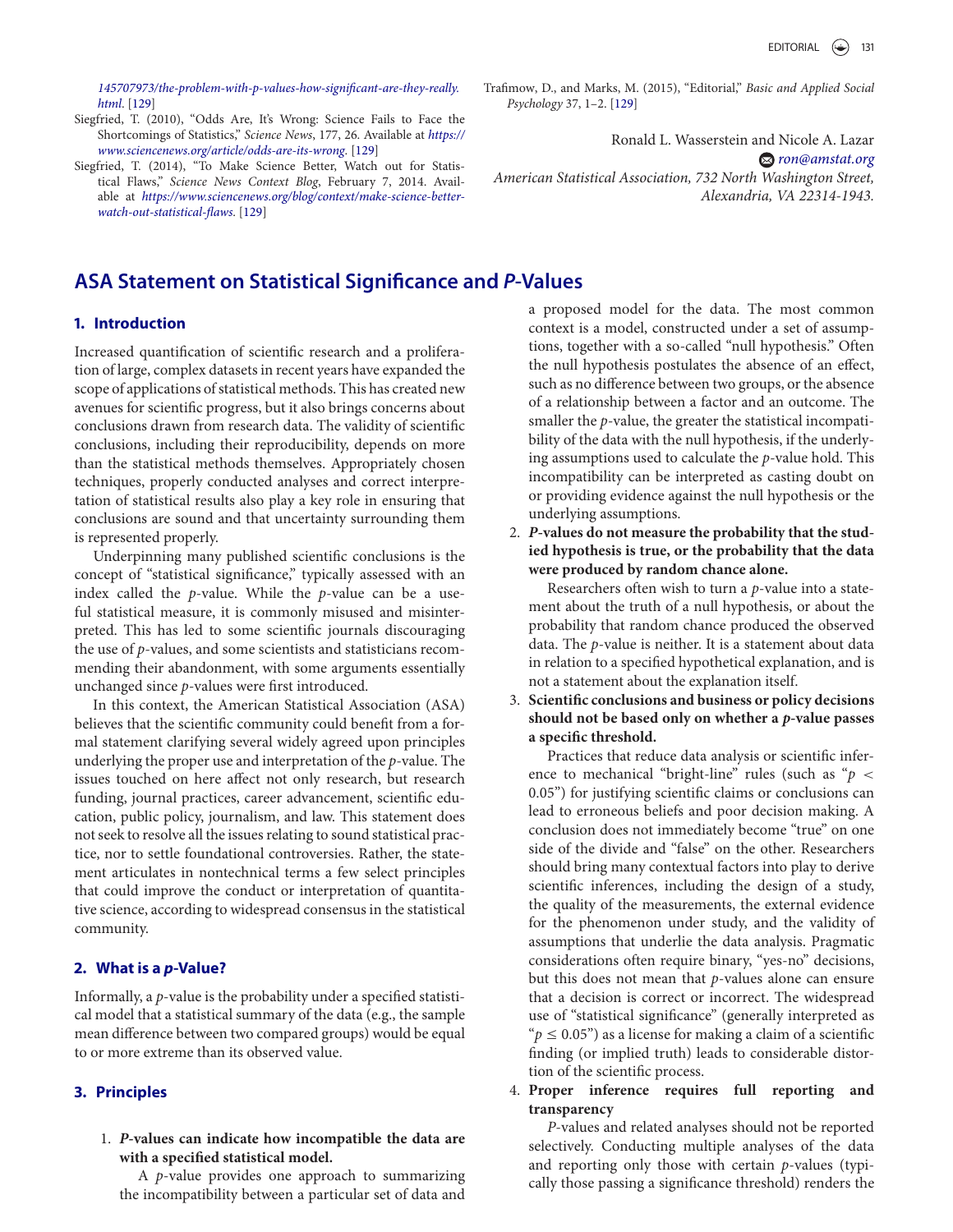reported *p*-values essentially uninterpretable. Cherrypicking promising findings, also known by such terms as data dredging, significance chasing, significance questing, selective inference, and "*p*-hacking," leads to a spurious excess of statistically significant results in the published literature and should be vigorously avoided. One need not formally carry out multiple statistical tests for this problem to arise: Whenever a researcher chooses what to present based on statistical results, valid interpretation of those results is severely compromised if the reader is not informed of the choice and its basis. Researchers should disclose the number of hypotheses explored during the study, all data collection decisions, all statistical analyses conducted, and all *p*-values computed. Valid scientific conclusions based on *p*-values and related statistics cannot be drawn without at least knowing how many and which analyses were conducted, and how those analyses (including *p*-values) were selected for reporting.

5. **A** *p***-value, or statistical significance, does not measure the size of an effect or the importance of a result.**

Statistical significance is not equivalent to scientific, human, or economic significance. Smaller *p*-values do not necessarily imply the presence of larger or more important effects, and larger *p*-values do not imply a lack of importance or even lack of effect. Any effect, no matter how tiny, can produce a small *p*-value if the sample size or measurement precision is high enough, and large effects may produce unimpressive *p*-values if the sample size is small or measurements are imprecise. Similarly, identical estimated effects will have different *p*-values if the precision of the estimates differs.

6. **By itself, a** *p***-value does not provide a good measure of evidence regarding a model or hypothesis.**

Researchers should recognize that a *p*-value without context or other evidence provides limited information. For example, a *p*-value near 0.05 taken by itself offers only weak evidence against the null hypothesis. Likewise, a relatively large *p*-value does not imply evidence in favor of the null hypothesis; many other hypotheses may be equally or more consistent with the observed data. For these reasons, data analysis should not end with the calculation of a *p*-value when other approaches are appropriate and feasible.

## **4. Other Approaches**

In view of the prevalent misuses of and misconceptions concerning *p*-values, some statisticians prefer to supplement or even replace *p*-values with other approaches. These include methods that emphasize estimation over testing, such as confidence, credibility, or prediction intervals; Bayesian methods; alternative measures of evidence, such as likelihood ratios or Bayes Factors; and other approaches such as decision-theoretic modeling and false discovery rates. All these measures and approaches rely on further assumptions, but they may more directly address the size of an effect (and its associated uncertainty) or whether the hypothesis is correct.

## **5. Conclusion**

Good statistical practice, as an essential component of good scientific practice, emphasizes principles of good study design and conduct, a variety of numerical and graphical summaries of data, understanding of the phenomenon under study, interpretation of results in context, complete reporting and proper logical and quantitative understanding of what data summaries mean. No single index should substitute for scientific reasoning.

#### **Acknowledgments**

The ASA Board of Directors thanks the following people for sharing their expertise and perspectives during the development of the statement. The statement does not necessarily reflect the viewpoint of all these people, and in fact some have views that are in opposition to all or part of the statement. Nonetheless, we are deeply grateful for their contributions. Naomi Altman, Jim Berger, Yoav Benjamini, Don Berry, Brad Carlin, John Carlin, George Cobb, Marie Davidian, Steve Fienberg, Andrew Gelman, Steve Goodman, Sander Greenland, Guido Imbens, John Ioannidis, Valen Johnson, Michael Lavine, Michael Lew, Rod Little, Deborah Mayo, Chuck McCulloch, Michele Millar, Sally Morton, Regina Nuzzo, Hilary Parker, Kenneth Rothman, Don Rubin, Stephen Senn, Uri Simonsohn, Dalene Stangl, Philip Stark, Steve Ziliak.

> Edited by Ronald L.Wasserstein, Executive Director *On behalf of the American Statistical Association Board of Directors*

## **A Brief** *p***-Values and Statistical Significance Reference List**

- Altman D.G., and Bland J.M. (1995), "Absence of Evidence is not Evidence of Absence," *British Medical Journal*, 311, 485.
- Altman, D.G., Machin, D., Bryant, T.N., and Gardner, M.J. (eds.) (2000), *Statistics with Confidence* (2nd ed.), London: BMJ Books.
- Berger, J.O., and Delampady, M. (1987), "Testing Precise Hypotheses," *Statistical Science*, 2, 317–335.
- Berry, D. (2012), "Multiplicities in Cancer Research: Ubiquitous and Necessary Evils," *Journal of the National Cancer Institute*, 104, 1124–1132.
- Christensen, R. (2005), "Testing Fisher, Neyman, Pearson, and Bayes," *The American Statistician*, 59, 121–126.
- Cox, D.R. (1982), "Statistical Significance Tests," *British Journal of Clinical Pharmacology*, 14, 325–331.
- Edwards, W., Lindman, H., and Savage, L.J. (1963), "Bayesian Statistical Inference for Psychological Research," *Psychological Review*, 70, 193– 242.
- Gelman, A., and Loken, E. (2014), "The Statistical Crisis in Science [online]," *American Scientist*, 102. Available at *http://www.americansc [ientist.org/issues/feature/2014/6/the-statistical-crisis-in-science](http://www.americanscientist.org/issues/feature/2014/6/the-statistical-crisis-in-science)*
- Gelman, A., and Stern, H.S. (2006), "The Difference Between 'Significant' and 'Not Significant' is not Itself Statistically Significant," *The American Statistician*, 60, 328–331.
- Gigerenzer, G. (2004), "Mindless Statistics," *Journal of Socioeconomics*, 33, 567–606.
- Goodman, S.N. (1999a), "Toward Evidence-Based Medical Statistics 1: The *P*-Value Fallacy," *Annals of Internal Medicin*e, 130, 995–1004.
- (1999b), "Toward Evidence-Based Medical Statistics. 2: The Bayes Factor," *Annals of Internal Medicine*, 130, 1005–1013.
- ——— (2008), "A Dirty Dozen: Twelve *P*-Value Misconceptions," *Seminars in Hematology*, 45, 135–140.
- Greenland, S. (2011), "Null Misinterpretation in Statistical Testing and its Impact on Health Risk Assessment," *Preventive Medicine*, 53, 225–228.
- (2012), "Nonsignificance Plus High Power Does Not Imply Support for the Null Over the Alternative," *Annals of Epidemiology*, 22, 364–368.